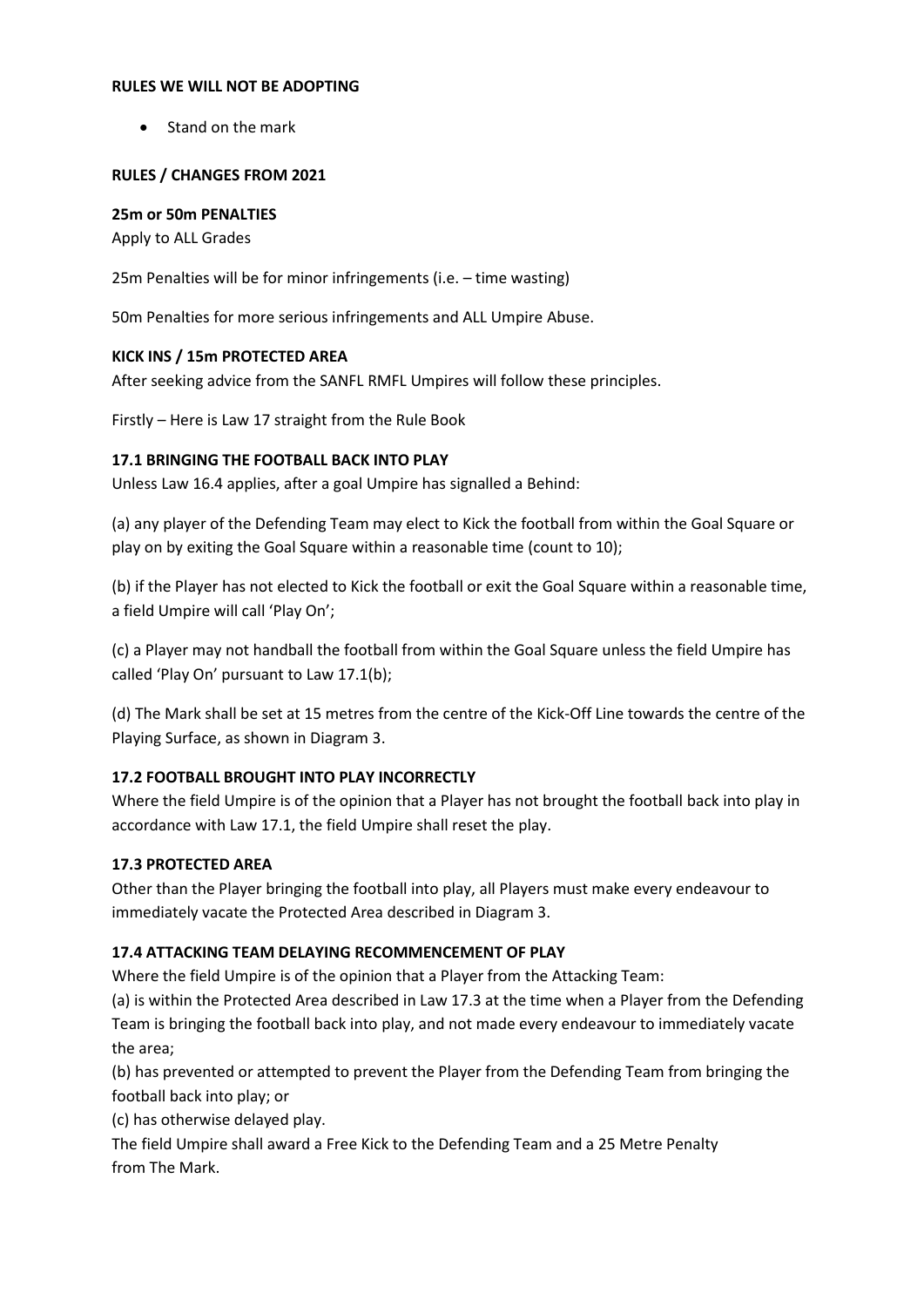

#### HOW ARE WE GOING TO APPLY THIS LAW?

Player kicking out must start inside the goal square and cannot commence bringing the ball in until a point is signalled.

Umpire to position themselves approx. 30-35m out from Goal and instruct players to leave the 15m Protected Area. All players, other than the player kicking in, will be known as 'Passive' and cannot get involved in the play at this stage and must be making an attempt to leave the Protected Area.

Once the player kicking in leaves the goal square (or is called to 'Play On' by the Umpire after about 10 seconds) play becomes 'Live' and all players are now 'Active' regardless of whether they have left the Protected Area or not. It would be in the best interests of the player kicking in to delay for a few seconds as the attacking team must make every endeavour to move out of the Protected Area.

If the attacking teams delays the play from rec-commencing in any way a 25m penalty is applied and the mark set at the 50m arc.

If the player bringing the ball in handballs out of the goal square prior to being called to 'Play On' – reset the mark. If 'Play On' has been called the player may handball from within the goal square.

Be mindful of the short kicks – if 'Play On' has not been called and a short kick falls within the Protected Area – reset the mark, the player marking the ball has obviously not made every endeavour to leave the Protected Area.

If 'Play On' has been called or the player has left the square and the kick to a teammate is within the Protected Area it will NOT have travelled 15m – call 'Play On'

There will be a lot of grey areas and teams will try and exploit this as much as possible. Use common sense and if in any doubt – reset the play so neither team is disadvantaged.

#### **PLAYER COUNT (Law 5.5)**

The Captain, Vice-Captain or Team Runner can call for a player count at any time. Normal procedures will follow if a player count is called.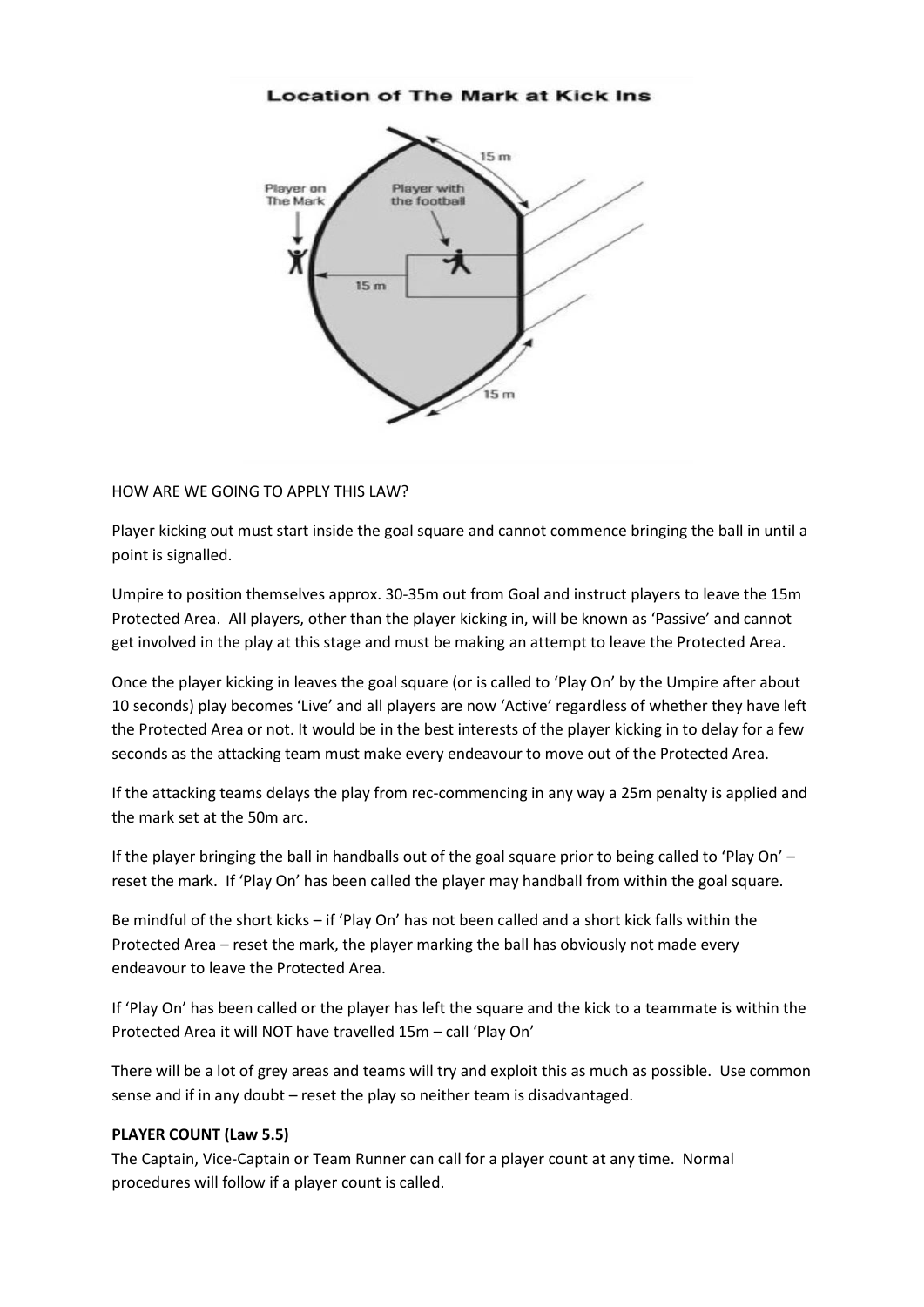# **PLAYERS / COACHES / TEAM OFFICIALS APPROACHING UMPIRES**

There is no provision in the Laws of Australian Football that allow any player, captain, coach or team official to approach an umpire during or after a game. Approaching an umpire serves no useful purpose and will only aggravate both parties. Coaches / Players and Officials are welcome to say hello etc to umpires if they see them before the game but there is no point in asking how the game will be umpired. All umpires get the same instructions, and any new interpretations or changes will be conveyed to the clubs via the league.

Umpires won't be attending in change rooms prior to or during the game, other than to obtain team sheets and advise that the game is about to commence. All Umpires receive the same instructions regarding rule interpretations. Any questions regarding rules / interpretations can be directed to our Secretary (David Newell) or Coach (Jason Edwards) via email – [newell.21@bigpond.com](mailto:newell.21@bigpond.com) or [rmflumpirecoach@gmail.com](mailto:rmflumpirecoach@gmail.com) and a response will be prepared.

## **RULES RMFL UMPIRES WILL FOCUS ON THIS SEASON**

## **DANGEROUS TACKLES**

A Dangerous Tackle is considered a tackle that is inherently dangerous, whereby the action of the tackle has the ability to cause injury - factors including the force of the tackle and the head being placed in vulnerable position, for example the player's head makes contact with the ground. Other examples may include 'sling' tackles, 'spear' tackles or a tackle that causes both arms of an opponent to be pinned and placing that player in a vulnerable position.

### **PROHIBITED CONTACT (Law 18.3)**

18.3.1 Spirit and Intention

A Player who makes the football their sole objective shall be provided every opportunity to do so.

18.3.2 Free Kicks - Prohibited Contact

A field Umpire shall award a Free Kick against a Player when that Player makes any of the following Prohibited Contact with an opposition Player:

(a) executes a tackle that is not legal;

(b) pushes or bumps an opposition Player in the back;

(c) makes high contact to an opposition Player (including the top of the shoulders) with any part of their body;

(d) holds an opposition Player who is not in possession of the football;

(e) executes an illegal Shepherd;

(f) Charges an opposition Player;

(g) trips or attempts to trip an opposition Player, whether by hand, arm, foot or leg;

(h) kicks or attempts to kick an opposition Player;

(i) kicks or attempts to kick the football in a manner likely to cause injury;

(j) strikes or attempts to strike an opposition Player, whether by hand, fist, arm, knee or head;

(k) bumps or makes forceful contact to an opposition Player from front-on when that Player has their head down over the football.

## **PERMITTED CONTACT (Law 18.3.3)**

A Player may use their hip, shoulder, chest, arms or open hands provided that the football is no more than five metres away from the Player and the Player does not make Prohibited Contact as per Law 18.3.2 above.

## **ROUGH CONDUCT (Law 18.7)**

18.7.1 Spirit and Intention

Players shall be protected from unreasonable conduct from an opposition Player which is likely to cause injury.